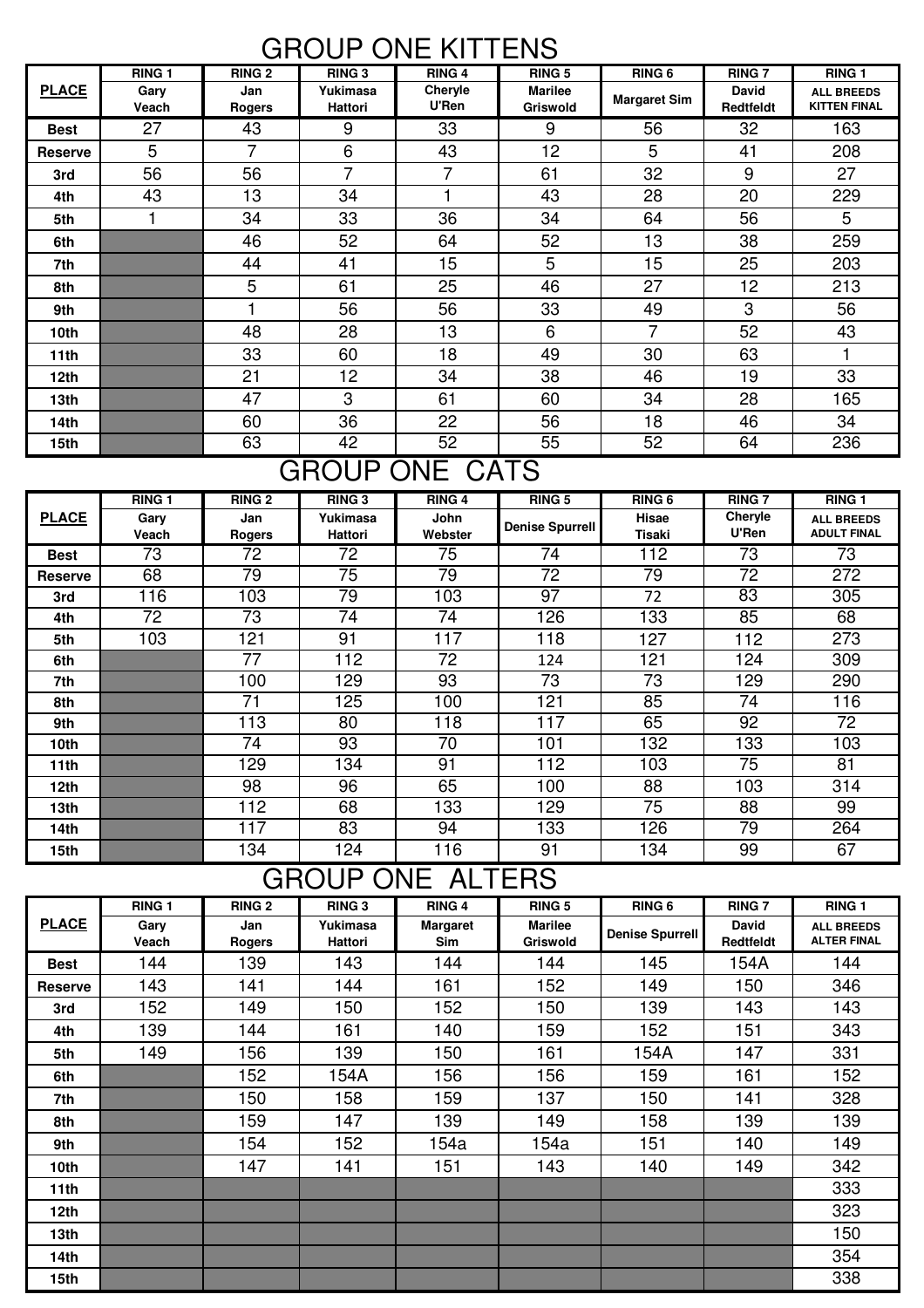## GROUP TWO KITTENS

|                | <b>RING 1</b> | <b>RING 2</b>    | <b>RING 3</b>              | <b>RING 4</b>          | <b>RING 5</b>                     | <b>RING 6</b>          | <b>RING 7</b>                     |
|----------------|---------------|------------------|----------------------------|------------------------|-----------------------------------|------------------------|-----------------------------------|
| <b>PLACE</b>   | Gary<br>Veach | Cheryle<br>U'Ren | Yukimasa<br><b>Hattori</b> | <b>John</b><br>Webster | <b>Marilee</b><br><b>Griswold</b> | Hisae<br><b>Tisaki</b> | <b>Maureen</b><br><b>Norberry</b> |
| <b>Best</b>    | 163           | 165              | 175                        | 167                    | 165                               | 173                    | 163                               |
| <b>Reserve</b> | 165           | 163              | 165                        | 171                    | 173                               | 176                    | 165                               |
| 3rd            | 173           | 174              | 173                        | 166                    | 174                               | 175                    | 173                               |
| 4th            | 174           | 173              | 174                        | 163                    | 167                               | 167                    | 169                               |
| 5th            | 169           | 167              | 167                        | 177                    | 177                               | 165                    | 166                               |
| 6th            |               | 180              | 180                        | 179                    | 163                               | 172                    | 174                               |
| 7th            |               | 175              | 162                        | 172                    | 180                               | 166                    | 176                               |
| 8th            |               | 176              | 176                        | 165                    | 162                               | 174                    | 175                               |
| 9th            |               | 166              | 172                        | 176                    | 179                               | 177                    | 179                               |
| 10th           |               | 179              | 179                        | 168                    | 175                               | 169                    | 178                               |

## GROUP TWO CATS

| <b>PLACE</b>   | <b>RING 1</b> | <b>RING 2</b> | <b>RING 3</b>       | <b>RING 4</b>                 | <b>RING 5</b>    | <b>RING 6</b>   | <b>RING 7</b>             |
|----------------|---------------|---------------|---------------------|-------------------------------|------------------|-----------------|---------------------------|
|                | Gary<br>Veach | Jan<br>Rogers | Yukimasa<br>Hattori | <b>Margaret</b><br><b>Sim</b> | Cheryle<br>U'Ren | Hisae<br>Tisaki | <b>David</b><br>Redtfeldt |
| <b>Best</b>    | 190           | 184           | 184                 | 185                           | 188              | 188             | 190                       |
| <b>Reserve</b> | 185           | 182           | 188                 | 190                           | 189              | 184             | 189                       |
| 3rd            | 189           | 188           | 185                 | 182                           | 184              | 185             | 185                       |
| 4th            | 188           | 186           | 189                 | 189                           | 185              | 186             | 188                       |
| 5th            | 182           | 190           | 182                 | 184                           | 182              | 182             | 182                       |





# GROUP TWO ALTERS

| <b>PLACE</b>   | <b>RING 1</b> | <b>RING 2</b>                     | <b>RING 3</b>       | <b>RING 4</b>   | <b>RING 5</b>          | <b>RING 6</b>                 | <b>RING 7</b>             |
|----------------|---------------|-----------------------------------|---------------------|-----------------|------------------------|-------------------------------|---------------------------|
|                | Gary<br>Veach | <b>Maureen</b><br><b>Norberry</b> | Yukimasa<br>Hattori | John<br>Webster | <b>Margaret</b><br>Sim | <b>Hisae</b><br><b>Tisaki</b> | <b>David</b><br>Redtfeldt |
| <b>Best</b>    | 194           | 192                               | 192                 | 194             | 194                    | 192                           | 194                       |
| <b>Reserve</b> | 191           | 191                               | 191                 | 192             | 191                    | 191                           | 191                       |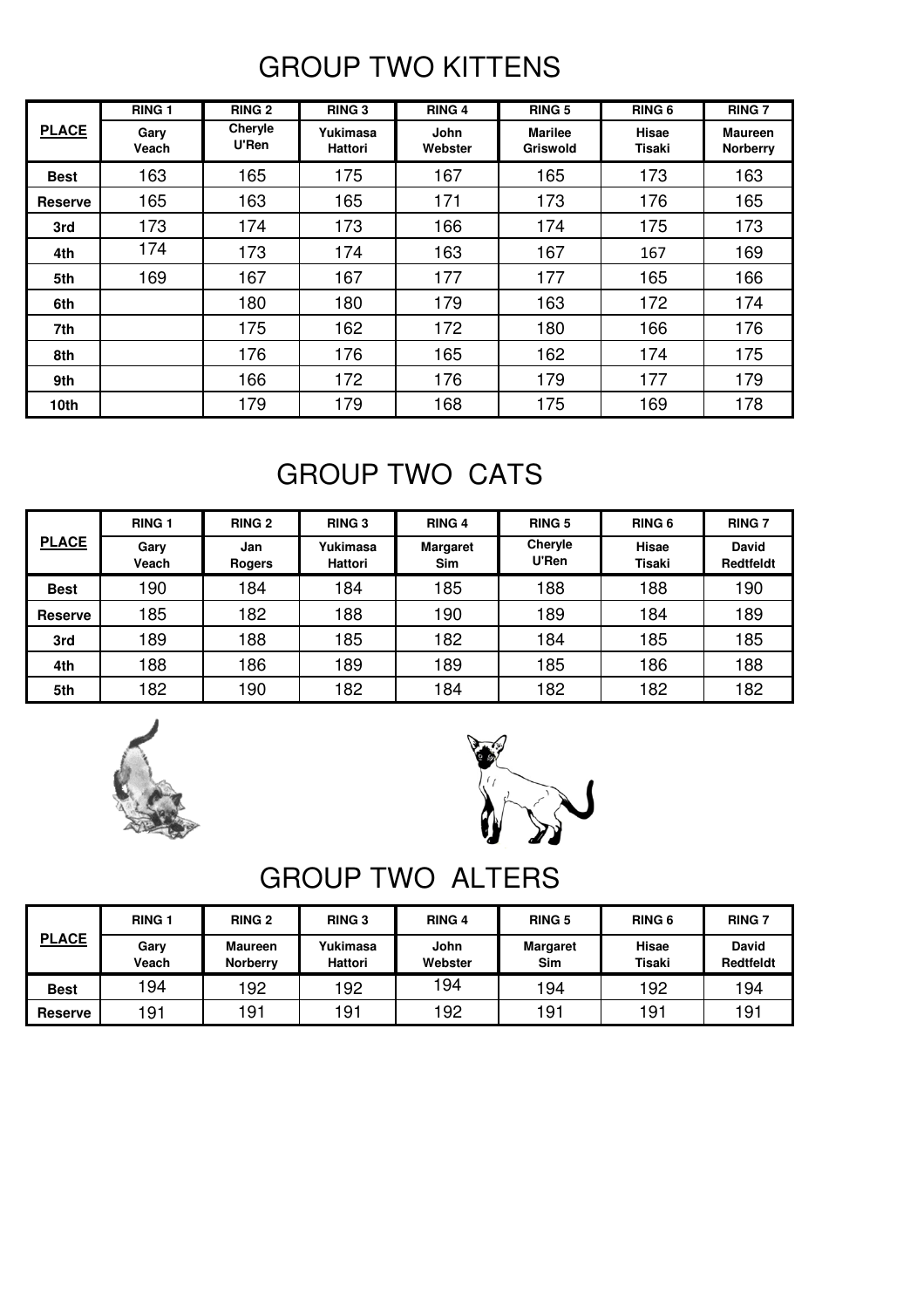#### GROUP THREE KITTENS

|                  | <b>RING 1</b> | <b>RING 2</b> | <b>RING 3</b>                    | <b>RING 4</b>          | <b>RING 5</b>                     | <b>RING 6</b>                     | <b>RING 7</b>                    |
|------------------|---------------|---------------|----------------------------------|------------------------|-----------------------------------|-----------------------------------|----------------------------------|
| <b>PLACE</b>     | Gary<br>Veach | Jan<br>Rogers | <b>Denise</b><br><b>Spurrell</b> | <b>John</b><br>Webster | <b>Marilee</b><br><b>Griswold</b> | <b>Maureen</b><br><b>Norberry</b> | <b>David</b><br><b>Redtfeldt</b> |
| <b>Best</b>      | 208           | 213           | 232                              | 213                    | 208                               | 216                               | 231                              |
| <b>Reserve</b>   | 229           | 219           | 203                              | 229                    | 213                               | 247                               | 203                              |
| 3rd              | 259           | 259           | 231                              | 207                    | 259                               | 231                               | 251                              |
| 4th              | 203           | 204           | 201                              | 231                    | 203                               | 208                               | 243                              |
| 5th              | 213           | 231           | 259                              | 259                    | 232                               | 218                               | 260                              |
| 6th              |               | 214           | 205                              | 203                    | 221                               | 236                               | 213                              |
| 7th              |               | 208           | 228                              | 238                    | 218                               | 202                               | 208                              |
| 8th              |               | 253           | 247                              | 243                    | 239                               | 203                               | 236                              |
| 9th              |               | 244           | 236                              | 210                    | 244                               | 245                               | 253                              |
| 10 <sub>th</sub> |               | 221           | 242                              | 216                    | 229                               | 232                               | 258                              |
| 11 <sup>th</sup> |               | 225           | 213                              | 228                    | 219                               | 259                               | 201                              |
| 12th             |               | 239           | 261                              | 239                    | 243                               | 225                               | 210                              |
| 13 <sub>th</sub> |               | 209           | 212                              | 251                    | 246                               | 212                               | 215                              |
| 14th             |               | 218           | 219                              | 261                    | 248                               | 213                               | 229                              |
| 15th             |               | 234           | 216                              | 218                    | 252                               | 253                               | 234                              |

## GROUP THREE CATS

|                  | <b>RING 1</b> | <b>RING 2</b>   | <b>RING 3</b> | <b>RING 4</b> | <b>RING 5</b>  | RING <sub>6</sub> | <b>RING 7</b>   |
|------------------|---------------|-----------------|---------------|---------------|----------------|-------------------|-----------------|
| <b>PLACE</b>     | Gary          | <b>Maureen</b>  | Yukimasa      | John          | <b>Marilee</b> | Hisae             | <b>Margaret</b> |
|                  | Veach         | <b>Norberry</b> | Hattori       | Webster       | Griswold       | Tisaki            | Sim             |
| <b>Best</b>      | 272           | 314             | 281           | 309           | 273            | 309               | 309             |
| <b>Reserve</b>   | 305           | 309             | 279           | 315           | 280            | 305               | 278             |
| 3rd              | 273           | 268             | 268           | 262           | 268            | 272               | 282             |
| 4th              | 309           | 317             | 309           | 273           | 322            | 312               | 291             |
| 5th              | 290           | 315             | 291           | 284           | 262            | 281               | 273             |
| 6th              |               | 280             | 296           | 308           | 309            | 273               | 298             |
| 7th              |               | 274             | 308           | 322           | 315            | 266               | 279             |
| 8th              |               | 290             | 314           | 265           | 290            | 280               | 312             |
| 9th              |               | 322             | 316           | 269           | 279            | 290               | 262             |
| 10th             |               | 266             | 262           | 283           | 308            | 300               | 265             |
| 11th             |               | 302             | 276           | 291           | 317            | 322               | 283             |
| 12 <sub>th</sub> |               | 289             | 287           | 275           | 271            | 274               | 302             |
| 13 <sub>th</sub> |               | 265             | 302           | 298           | 293            | 268               | 317             |
| 14th             |               | 296             | 283           | 314           | 267            | 317               | 295             |
| 15th             |               | 273             | 321           | 317           | 284            | 262               | 280             |

## GROUP THREE ALTERS

|                  | <b>RING 1</b> | <b>RING 2</b>        | <b>RING 3</b>             | <b>RING 4</b>   | <b>RING 5</b>                     | <b>RING 6</b>   | <b>RING 7</b>      |
|------------------|---------------|----------------------|---------------------------|-----------------|-----------------------------------|-----------------|--------------------|
| <b>PLACE</b>     | Gary<br>Veach | Jan<br><b>Rogers</b> | <b>Denise</b><br>Spurrell | John<br>Webster | <b>Maureen</b><br><b>Norberry</b> | Hisae<br>Tisaki | David<br>Redtfeldt |
| <b>Best</b>      | 346           | 337                  | 323                       | 354             | 323                               | 349             | 340                |
| Reserve          | 343           | 352                  | 340                       | 329             | 342                               | 323             | 323                |
| 3rd              | 331           | 329                  | 334                       | 328             | 339                               | 329             | 331                |
| 4th              | 328           | 333                  | 339                       | 330             | 343                               | 345             | 333                |
| 5th              | 342           | 354                  | 328                       | 323             | 331                               | 328             | 346                |
| 6th              |               | 339                  | 353                       | 338             | 324                               | 343             | 343                |
| 7th              |               | 325                  | 347                       | 333             | 349                               | 342             | 328                |
| 8th              |               | 345                  | 352                       | 327             | 353                               | 338             | 349                |
| 9th              |               | 330                  | 354                       | 342             | 329                               | 354             | 351                |
| 10 <sub>th</sub> |               | 346                  | 345                       | 343             | 325                               | 351             | 338                |